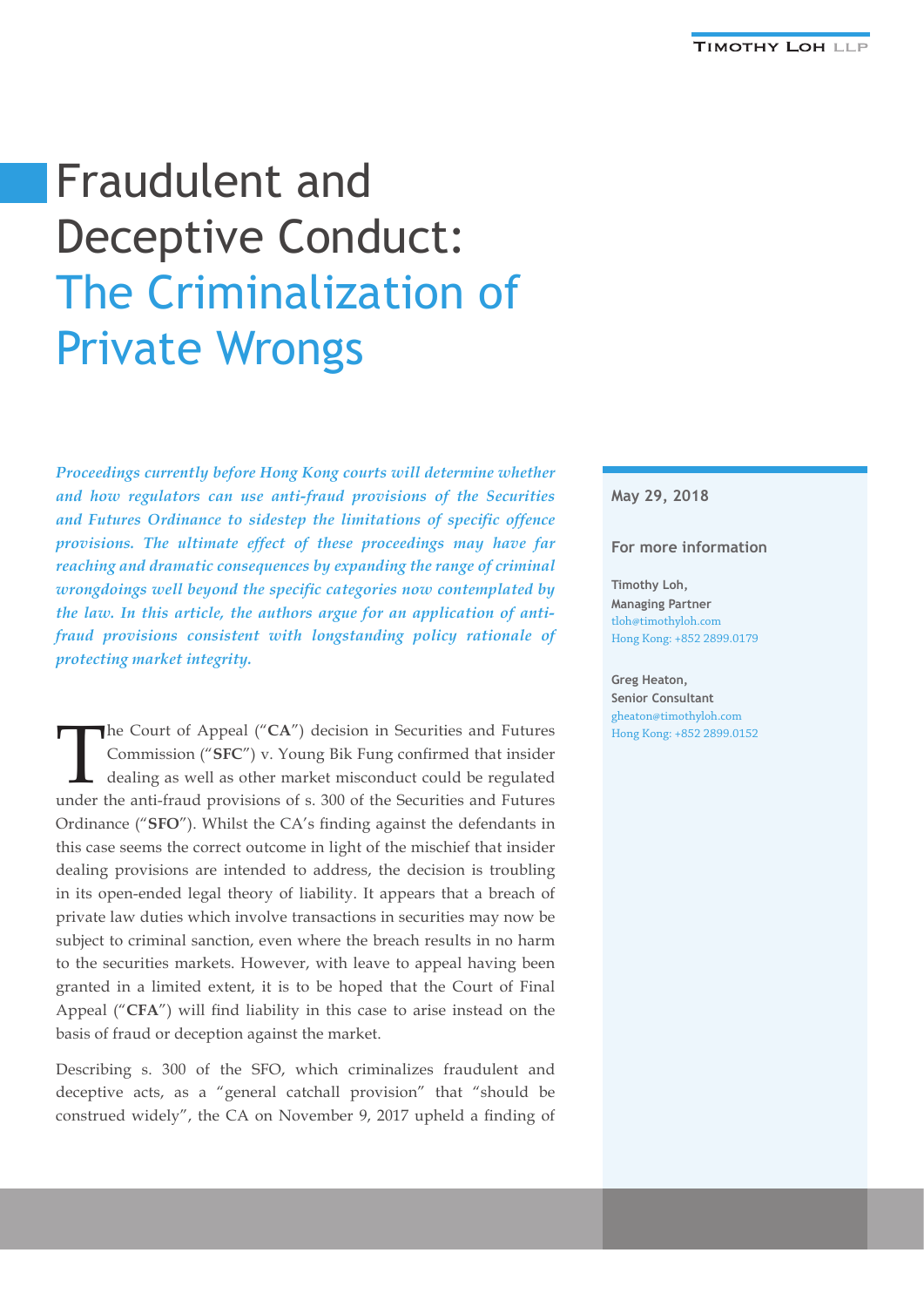*"... it should have been possible to conclude that the defendants cheated the market generally by acting dishonestly for personal gain and that this amounted to engaging in an act which was fraudulent or deceptive. A decision on that basis would have been consistent with the policy rationale of insider dealing laws..."*

liability under this provision in place of another narrower offence provision that proved inapplicable. The decision raises a real concern as to the possible criminalization of conduct that may have no negative consequences for the investing public and that has until now been understood to remain a matter of private law between civil parties.

On March 6, 2018 the CA granted leave to appeal to the CFA on questions relating to the meaning of the phrase "in a transaction involving securities".

# **Applicable Law**

Section 300(1) of the SFO provides as follows:

*"A person shall not, directly or indirectly, in a transaction involving securities …* 

*(a) employ any device, scheme or artifice with intent to defraud or deceive; or* 

*(b) engage in any act, practice or course of business which is fraudulent or deceptive, or would operate as a fraud or deception."*

## **Background**

The case concerns a young couple who, while working as lawyers, acquired confidential material price sensitive information about takeover proposals regarding two listed companies. With respect to one company, Hsinchu Bank, the couple conspired with the sister of one of them to purchase shares before a takeover offer by Standard Chartered Bank ("**SCB**"). It was a blatant example of insider dealing, except that the shares were listed in Taiwan, and thus fell outside the scope of the insider dealing offence at s. 291 of the SFO. As a result, the SFC sought civil remedies (including injunctions and remedial orders) under s. 213 relying upon a breach of s. 300.

The first defendant, Betty, acquired the insider information about Hsinchu Bank while seconded from her law firm, Slaughter & May ("**S&M**"), to SCB. In the week leading up to the announcement of the takeover offer, the defendants purchased HK\$6,381,000 of shares through a new brokerage account set up by Patsy, the sister of Betty's boyfriend Eric. Patsy acquired the shares in her name for the three of them (and for another sister, Stella, in relation to whom the trial judge decided there was insufficient evidence that she was aware of the illicit enterprise). On accepting the takeover offer, they made a profit of around 44%, and immediately withdrew all funds from the account.

### **Decision**

Amongst other things, the defendants argued that to be regarded as fraud or deception "in a transaction involving securities", the fraud or deception must be practised on the counterparties from whom the defendants bought the securities on the Taiwan Stock Exchange, and that this was not the case. The SFC appears not to have alleged that the defendants did indeed commit fraud or deception against those counterparties or the market more generally, and the judgment does not canvass that possibility.

Participants in the broader market presumably would not have sold the shares at the then market price had they known that the defendants had insider information indicating the price of the shares would soon increase considerably. As a result, it should have been possible to conclude that the defendants cheated the market generally by acting dishonestly for personal gain and that this amounted to engaging in an act which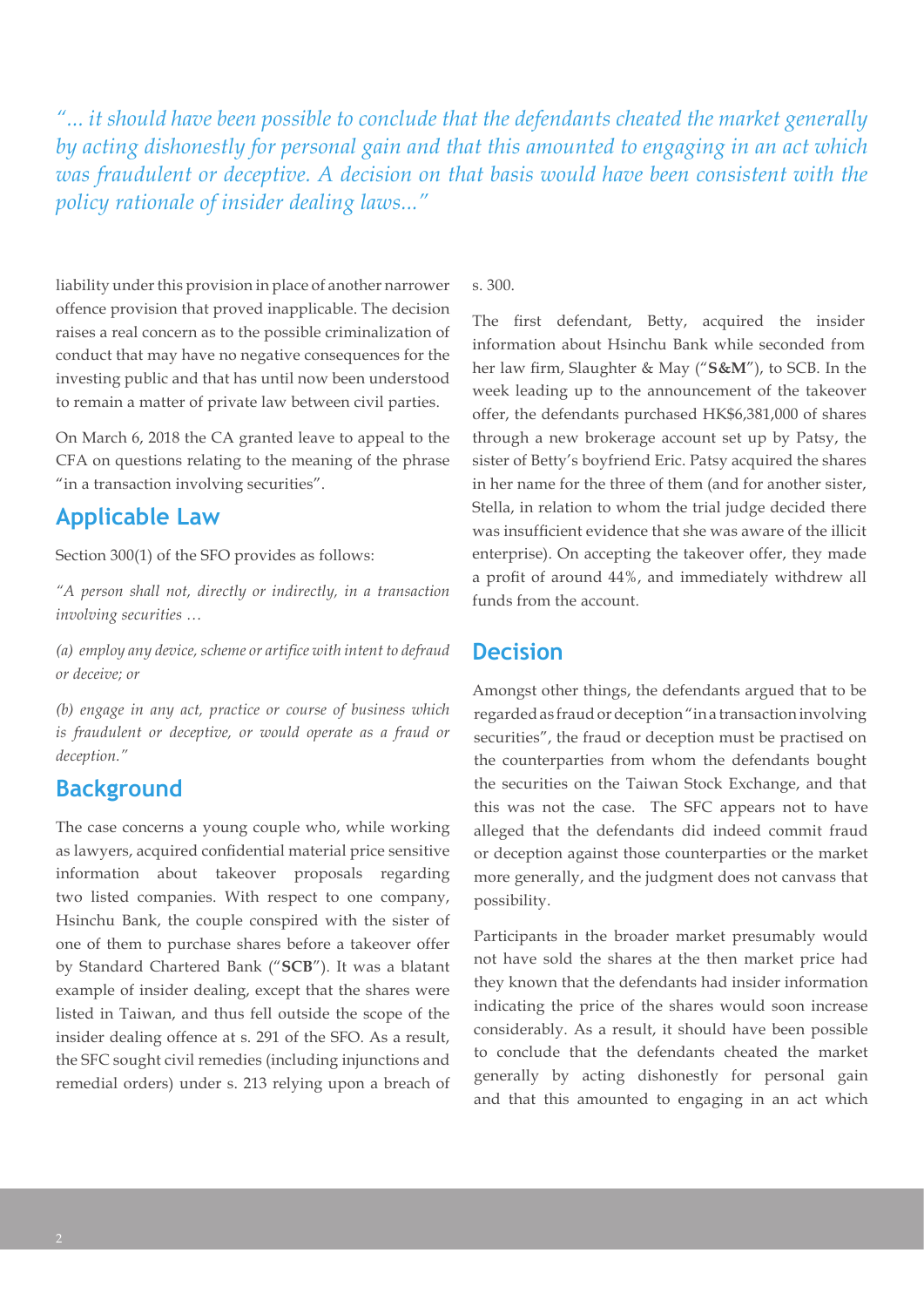*"Assigning culpability under s. 300 merely on the basis of a fraud or deception that has no effect on the market generally is an extraordinary extension of securities laws which we believe should be reversed on appeal."*

was fraudulent or deceptive. A decision on that basis would have been consistent with the policy rationale of insider dealing laws, which is that market integrity is undermined if insiders are able to trade with other market participants who are disadvantaged through asymmetry of information.

The Young Bik Fung decision, however, was not made on that basis. Instead, the CA accepted the SFC's allegation and the trial judge's finding that the party defrauded or deceived was SCB, and that the fraud or deception was Betty's misuse, in breach of her fiduciary duties, of confidential information that she obtained as a secondee to SCB. The SFC relied on several factors pointing to Betty's fiduciary duties to S&M and SCB:

- a duty of confidentiality in her employment contract with S&M;
- S&M's Dealing Rules, prohibiting disclosure or misuse of confidential information;
- an email from Betty acknowledging that she understood SCB's Memorandum on Inside Information, imposing a duty of confidence and prohibiting disclosure of inside information;
- the Solicitor's Guide to Professional Conduct, prohibiting a solicitor from making personal profit by using confidential information acquired in a professional relationship; and
- the common law duties of a person in a fiduciary position to act in good faith and not for his own benefit without the consent of his principal.

In explaining the detriment suffered by SCB, the trial judge stated that if SCB "had known the shares had been bought in breach of fiduciary duties owed to it by Betty, they would obviously have refused to pay out to her and her tippees." In our view this assumption is erroneous, given SCB's objective of acquiring 100% of the Hsinchu Bank shares, including the defendants' proportionately negligible shareholdings. In other words, the CA used one relatively inconsequential mischief (a breach of fiduciary duties) to establish a remedy for the real one (the insider dealing). This opens a pathway to liability on a policy basis unrelated to that for the real crime.

Although in this case the party supposedly defrauded in the transaction was the party to whom Betty owed the fiduciary duty (SCB), the judgment also states, "s300 itself does not in terms require that the fraud or deception must be directed at the parties to the sale or purchase of the securities. Further, the prefacing words 'directly or indirectly' in s300 make it clear that the fraud or deception need not be part of the transaction itself. Hence, as a matter of construction of s300, it is open for liability to be established under s300 based on fraud or deception practised upon a person other than the counterparty directly engaged in the transaction."

By this reasoning, a fraud or deception under s. 300 might not impact the market price or undermine market integrity. Indeed, that was so in this case, where the CA found that the fraud was not the defendants' purchase of the shares on the market, but their acceptance of the takeover offer.

#### **Consequences**

Assigning culpability under s. 300 merely on the basis of a fraud or deception that has no effect on the market generally is an extraordinary extension of securities laws which we believe should be reversed on appeal. There is no obvious basis to invoke securities laws in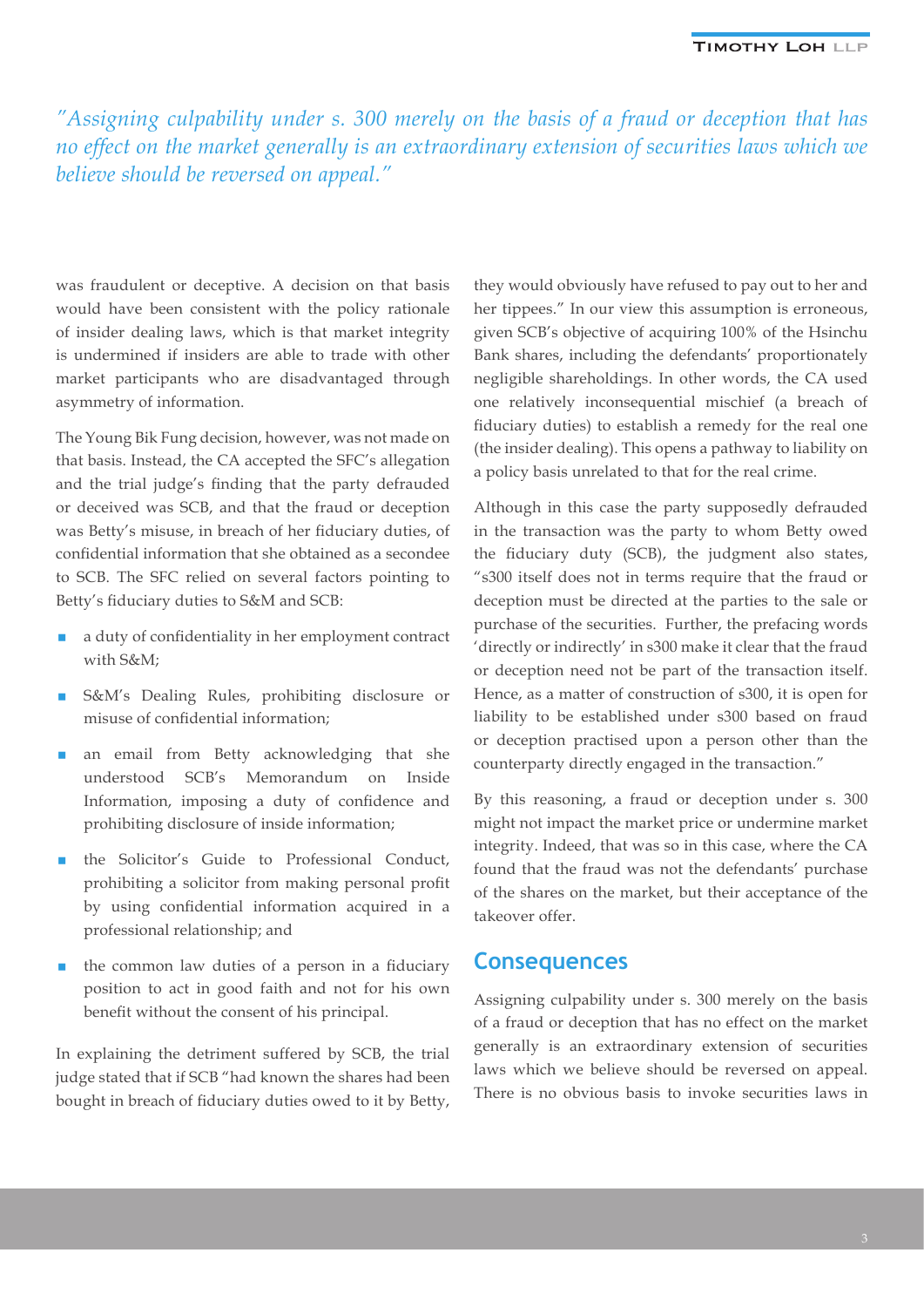*"Without any fraud or deception on the market, the wrongdoing would simply be the employee's breach of fiduciary duties and of the employer's internal conduct requirements. Whilst conviction on that basis would be an astonishing result, an aggressive application of the Young Bik Fung precedent would appear to enable it."*

circumstances where the securities markets are not harmed.

Take, for example, a private off-market transaction in unlisted securities between two individuals. One of the individuals deceives the other in the transaction, perhaps by misrepresenting some fundamental aspect of the issuer of the securities. Based on the decision of the CA, it appears that this individual could be found liable for a breach of s. 300 even though the transaction has no effect on the wider market.

Equally, for example, take a brokerage firm which requires that employees obtain prior approval for personal dealings in securities. Based on the decision of the CA, it appears that an employee could be prosecuted for a breach of s. 300 if he traded for his own account without obtaining prior approval, thereby deceiving his employer. This could be the case even if the trade was not motivated by any inside information or other confidential information and was fully compliant with the SFO. Without any fraud or deception on the market, the wrongdoing would simply be the employee's breach of fiduciary duties and of the employer's internal conduct requirements. Whilst conviction on that basis would be an astonishing result, an aggressive application of the Young Bik Fung precedent would appear to enable it.

The defendants in this case alluded to a danger of s. 300 being used to bypass proper statutory constraints on prosecutorial powers. As the CA summarized the submission, "the court should not construe s300 as being available for prosecution of insider dealing as it would deprive those prosecuted of the benefit of the specific statutory defences." Those defences include situations, for example, where an insider deals in listed securities in the performance in good faith of an underwriting agreement, or for the sole purpose of acquiring shares

required for his being qualified as a director, or where the insider can prove that the purpose of dealing in the listed securities was not to secure a profit or reduce a  $l$ nce

However, the CA rejected this argument, stating, "if there were elements of fraud or deception arising not from misuse of insider information, there is no sound rationale for affording a defence to a prosecution under s300. … For insider dealings, there is no risk of s300 being applied in an oppressive manner…. We are not satisfied that simply because of these specific defences in s292 [to insider dealing offences], we should construe s300 in a way to exclude its application to transactions of insider dealings."

As s. 300 on its face does not exempt activities which otherwise would fall within the statutory safe harbours, it would appear that a person may be convicted of an offence under s. 300 for activities that the specific defences are designed to ensure are permissible. It may be suggested that such activities would not constitute fraud or deception, but the basis upon which such a view could be reached is unclear, given the broad interpretation that the CA considered should be afforded under s. 300.

The issue of proper limits on powers also arose in relation to s. 213, under which the trial judge made a restitution order compelling return of profits by Stella despite no finding of wrongdoing by her. The CA observed, "the SFO recognizes that the very breadth of the power could result in unfairness of its application" and hence includes a constraint in its subsection (4) that the court must "satisfy itself … that it is desirable that the order be made, and that the order will not unfairly prejudice any person."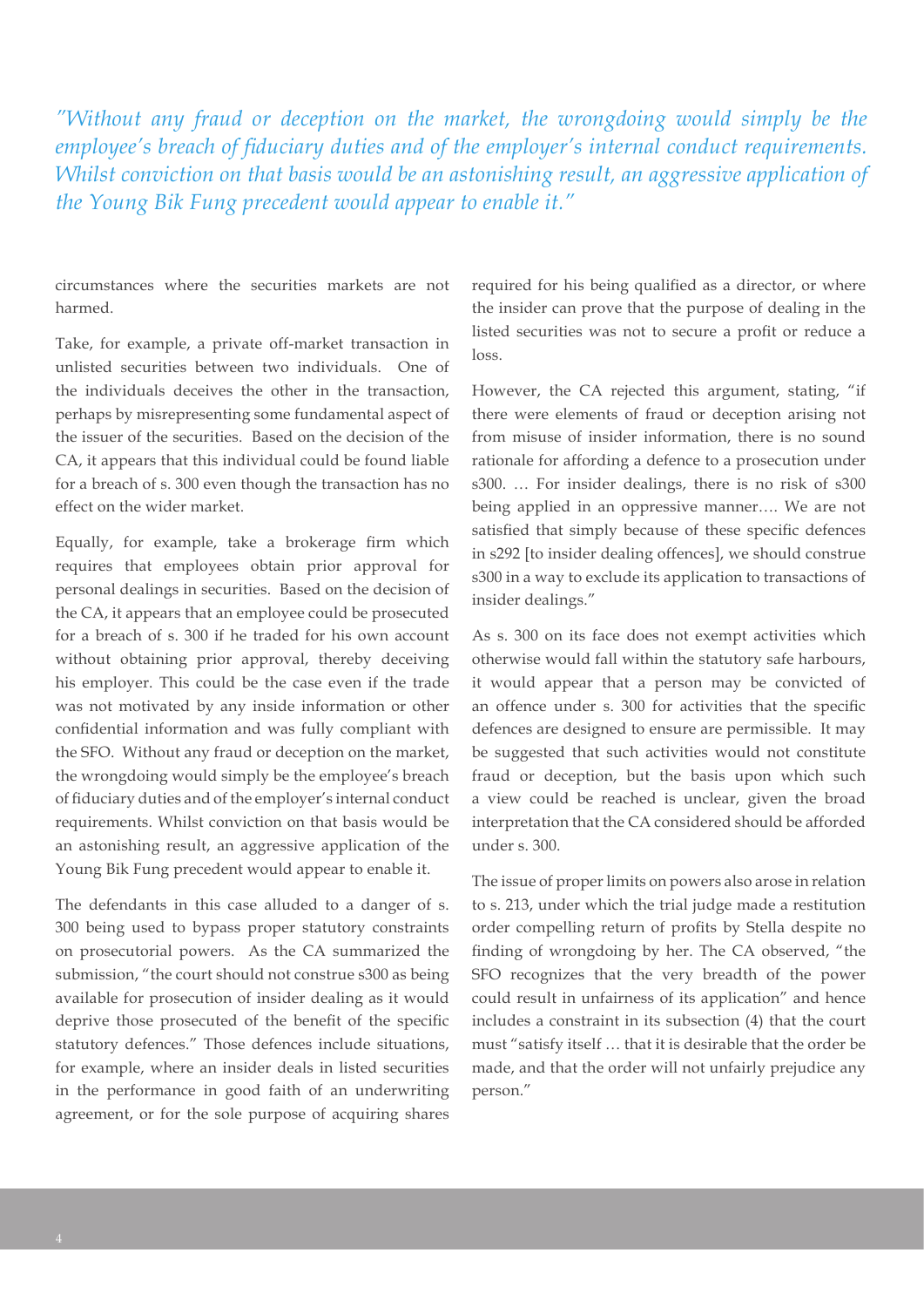*"...whilst it may well be desirable for s. 300 to serve as a catch-all provision that fills any gaps in the statutory framework elsewhere in the SFO, the basis upon which it does so deserves careful attention..."*

Conversely, there is no defence, limitation or exemption in the language of s300. This leaves broad scope for prosecutors to commence proceedings, and considerable latitude for courts in determining the outcome. This is a concern, as one might argue whether it is true that there is no danger in Hong Kong of the criminal law being applied in an oppressive manner.

# **Appeal**

The CA has granted leave to appeal its decision that the phrase "transaction involving securities" in s. 300 should be given a wide interpretation and construed purposively to cover the whole deceptive scheme or the whole course of dealings. This appears to give sufficient flexibility for the CFA to attach liability for wrongs to the market as a whole, rather than to particular individuals or organizations (in this case, SCB).

In the end, whilst it may well be desirable for s. 300 to serve as a catch-all provision that fills any gaps in the statutory framework elsewhere in the SFO, the basis upon which it does so deserves careful attention to ensure that there is a clear link between liability under s. 300 and the policy outcomes which the SFO is intended to achieve. Regrettably, in our view, the CA decision fails to provide that link, resulting in a real risk that the SFO will be applied to impose criminal liability for breaches of conduct requirements that have hitherto been mere standards of conduct as between private individuals dealing with each other. There is now an opportunity for the CFA to decide the case on grounds more consistent with the traditional basis of liability for insider dealing.